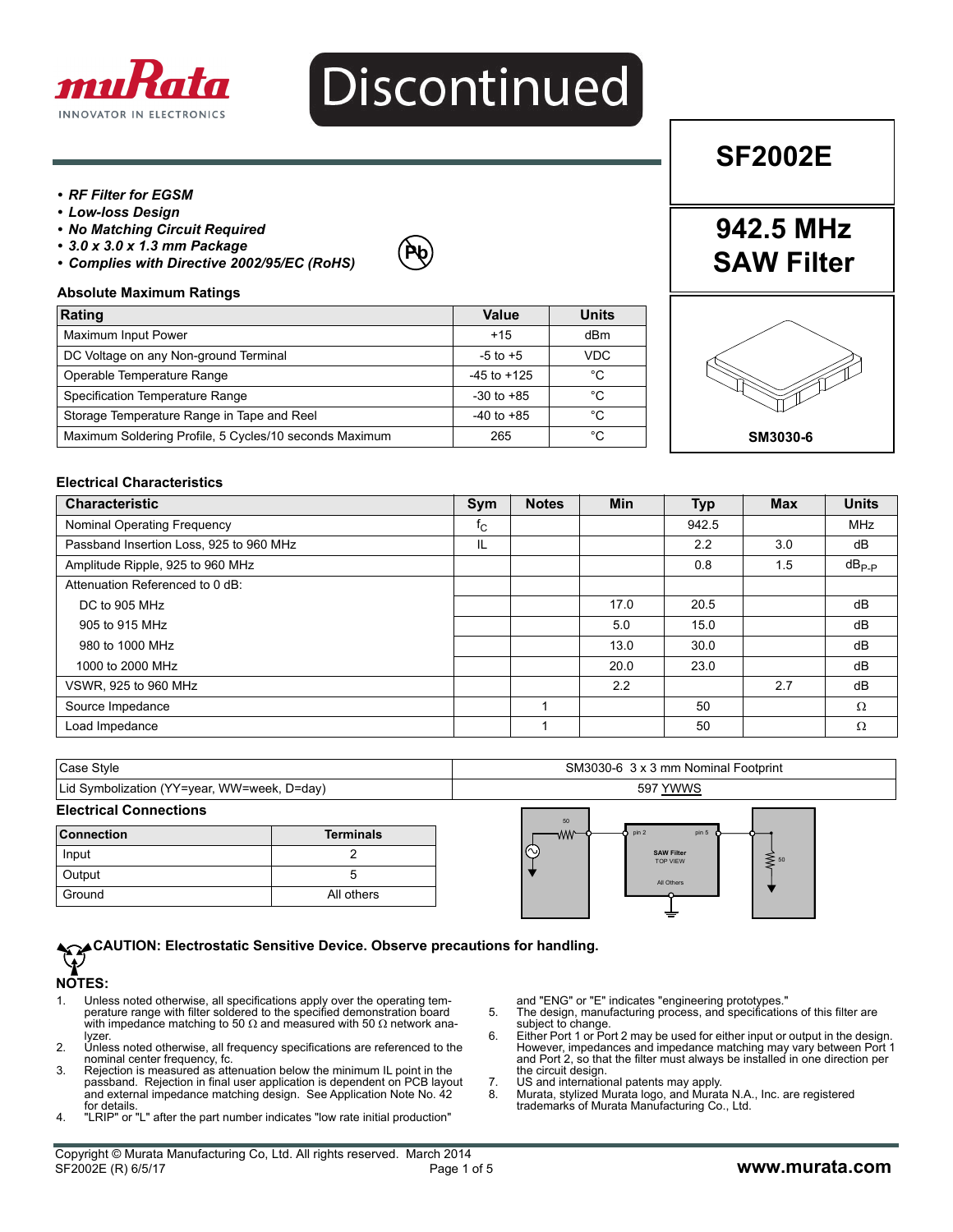#### **FREQUENCY CHRACTERISTICS:**

**1. wideband response:**

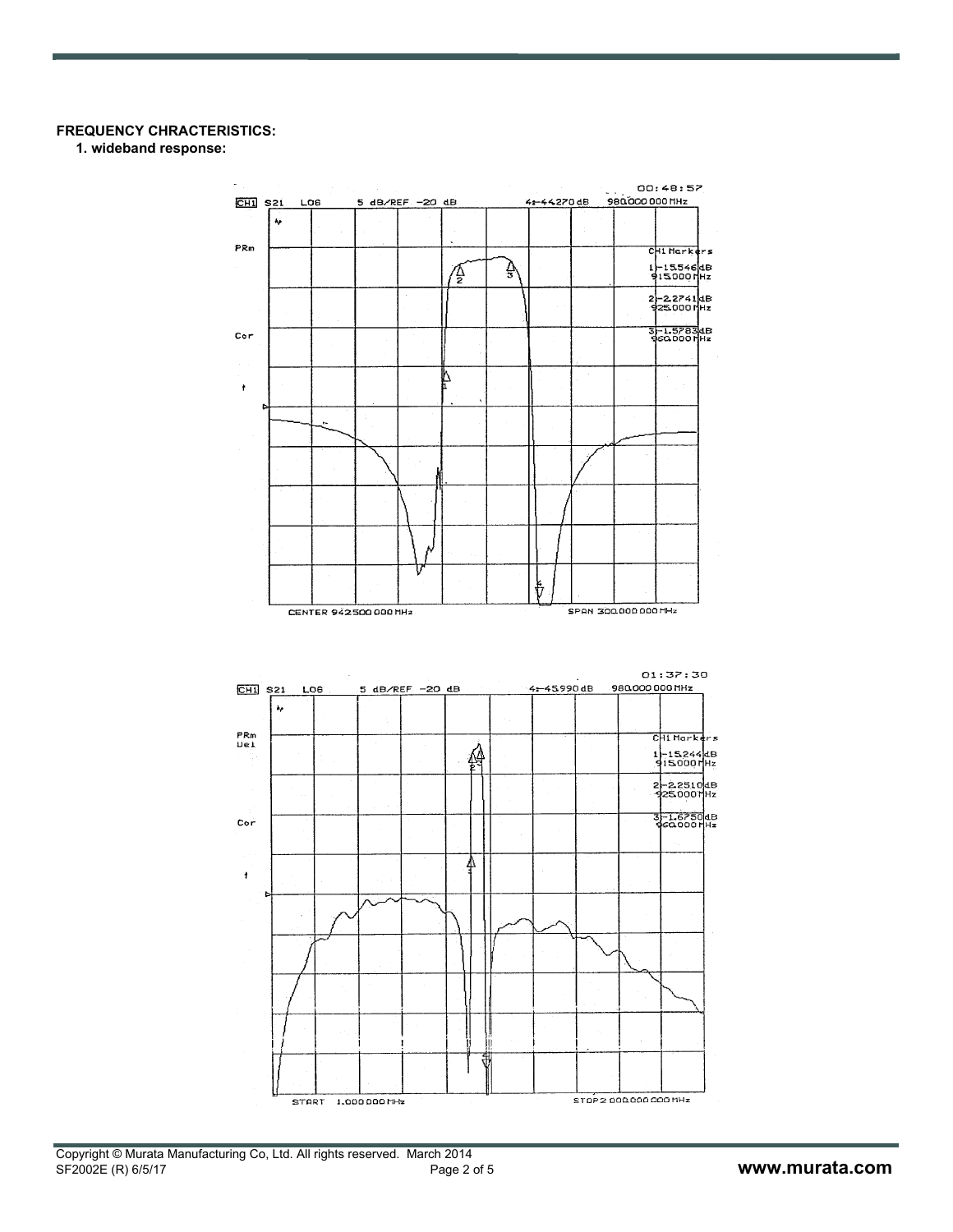#### **S11 Return Loss & VSWR:**



#### **S22 Return Loss & VSWR:**



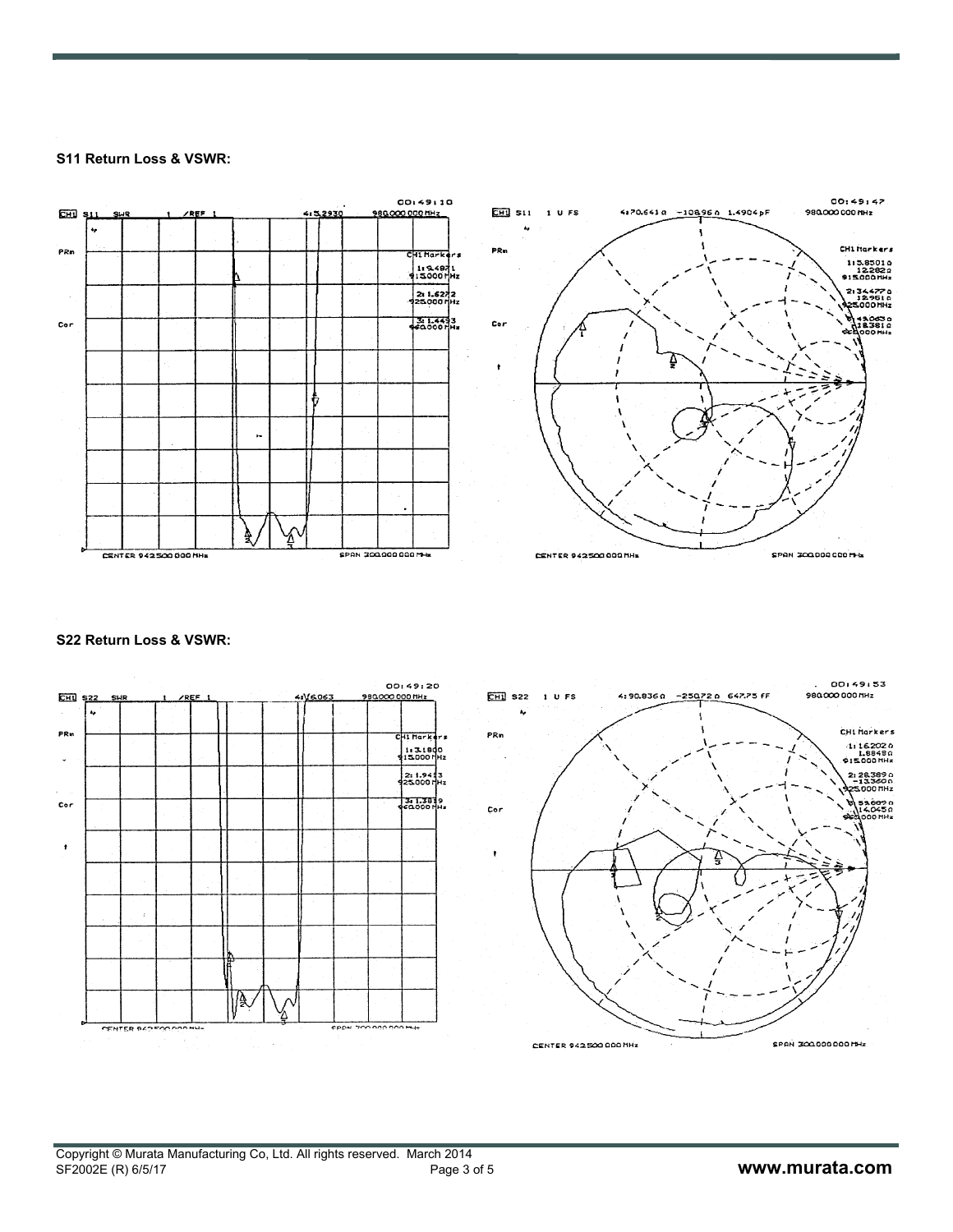# **SM3030-6 Case**

## **6-Terminal Ceramic Surface-Mount Case 3.0 X 3.0 mm Nominal Footprint**





**PCB Footprint Top View**

| <b>Dimension</b> | mm   |            |      | <b>Inches</b> |            |       |  |
|------------------|------|------------|------|---------------|------------|-------|--|
|                  | Min  | <b>Nom</b> | Max  | Min           | <b>Nom</b> | Max   |  |
| A                | 2.87 | 3.00       | 3.13 | 0.113         | 0.118      | 0.123 |  |
| в                | 2.87 | 3.00       | 3.13 | 0.113         | 0.118      | 0.123 |  |
| С                | 1.12 | 1.25       | 1.38 | 0.044         | 0.049      | 0.054 |  |
| D                | 0.77 | 0.90       | 1.03 | 0.030         | 0.035      | 0.040 |  |
| Е                | 2.67 | 2.80       | 2.93 | 0.105         | 0.110      | 0.115 |  |
| F                | 1.47 | 1.60       | 1.73 | 0.058         | 0.063      | 0.068 |  |
| G                | 0.72 | 0.85       | 0.98 | 0.028         | 0.033      | 0.038 |  |
| н                | 1.37 | 1.50       | 1.63 | 0.054         | 0.059      | 0.064 |  |
| ı                | 0.47 | 0.60       | 0.73 | 0.019         | 0.024      | 0.029 |  |
| J                | 1.17 | 1.30       | 1.43 | 0.046         | 0.051      | 0.056 |  |
| Κ                |      | 3.20       |      |               | 0.126      |       |  |
| L                |      | 1.70       |      |               | 0.067      |       |  |
| М                |      | 1.05       |      |               | 0.041      |       |  |
| N                |      | 0.81       |      |               | 0.032      |       |  |
| О                |      | 0.38       |      |               | 0.015      |       |  |

### **Case and PCB Footprint Dimensions**

#### **Case Materials**

| <b>Materials</b>      |                                                          |  |  |  |  |
|-----------------------|----------------------------------------------------------|--|--|--|--|
| Solder Pad<br>Plating | 0.3 to 1.0 $\mu$ m Gold over 1.27 to 8.89 $\mu$ m Nickel |  |  |  |  |
| Lid Plating           | 2.0 to 3.0 um Nickel                                     |  |  |  |  |
| Body                  | $Al_2O_3$ Ceramic                                        |  |  |  |  |
| Ph Free               |                                                          |  |  |  |  |











Copyright © Murata Manufacturing Co, Ltd. All rights reserved. March 2014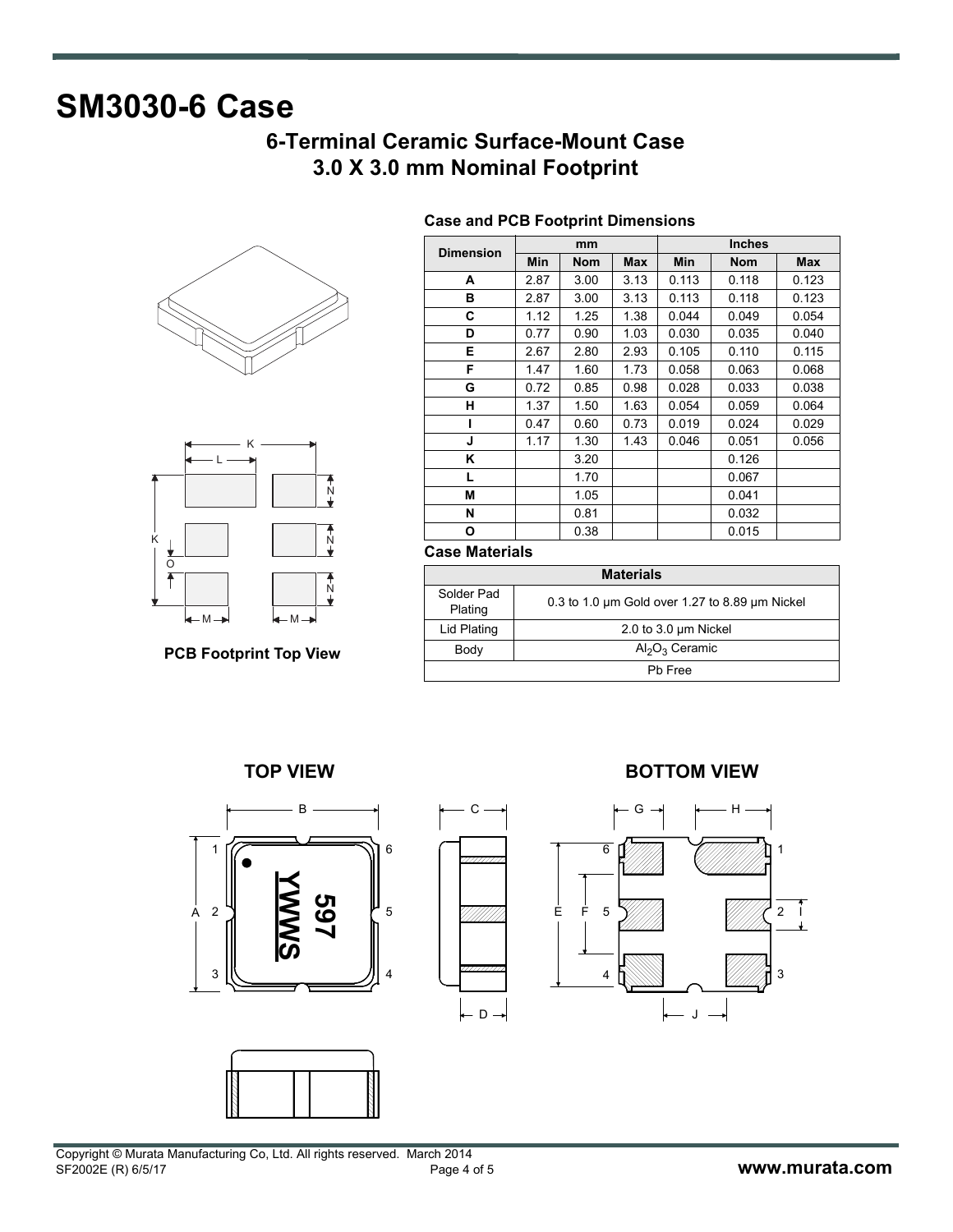#### **Tape and Reel Specifications**



| "R"           |             | <b>Quantity Per Reel</b> |  |  |
|---------------|-------------|--------------------------|--|--|
| <b>Inches</b> | millimeters |                          |  |  |
|               | 178         | 500                      |  |  |
| 13            | 330         | 3000                     |  |  |

#### **COMPONENT ORIENTATION**

**20.2 2.0**